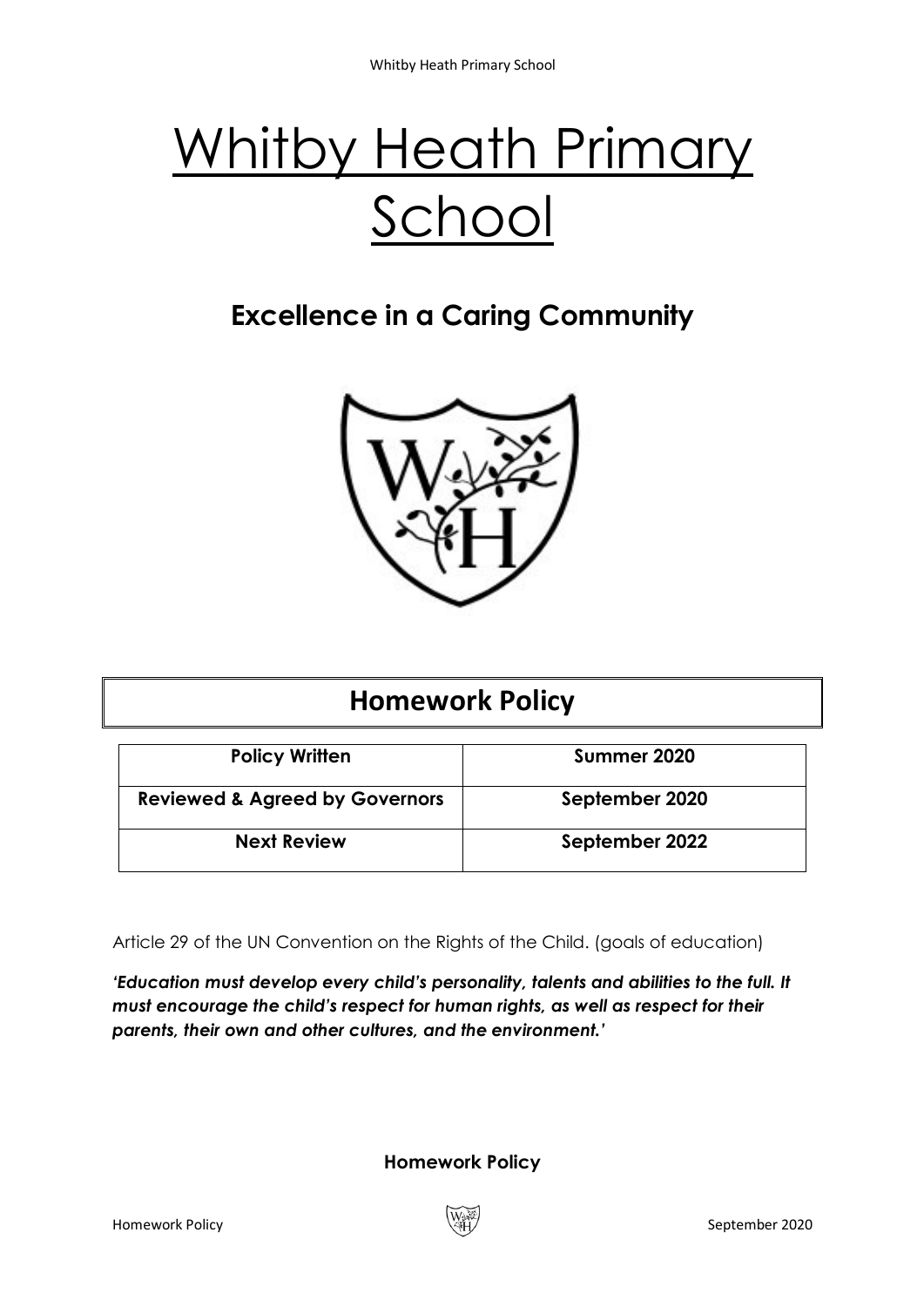**Teachers' Standard 4:** *Set homework and plan other out-of-class activities to consolidate and extend the knowledge and understanding pupils have acquired*.

# **Introduction**

The school policy for homework was developed and agreed by the staff and has the full agreement of the Governing Body. The policy was approved and ratified by the Governing Body during the Autumn Term 2020.

We believe that it is important to build strong links between home and school. We are committed to promoting parental involvement in education so parents will be encouraged to help and support their children with their learning at home.

# **Aims**

Through this policy we aim to:

- Ensure that parents are clear about what their child is expected to do.
- Ensure consistency of approach throughout the school.
- To use homework as a tool to help continue to raise standards of attainment.
- Improve the quality of the learning experience offered to pupils and to extend it beyond the classroom environment.
- Provide opportunities for parents, children and the school to work together in partnership with relation to children's learning.
- Encourage pupils and their parents to share and enjoy learning experiences.
- Reinforce work covered in class by providing further opportunities for individual learning.
- To practise or consolidate basic skills and knowledge, especially in Numeracy and Literacy.
- Encourage children to develop the responsibility, confidence and selfdiscipline needed to study independently.
- To prepare Year 6 pupils for the transfer to secondary school.

# **The Nature of Homework**

It should be noted that homework can be set in many different forms with many different expectations and outcomes. It is important to remember that when expecting and setting homework there are a number of points to consider:

1. The nature and type of homework changes throughout a pupil's school career.

2. Amount and frequency of homework should increase as a pupil gets older. 3. Homework should not cause undue stress on the pupil, family or the teacher.

- 4. It will not necessarily come in the form of a written task.
- 5. Homework should be set regularly from EYFS to Year 6.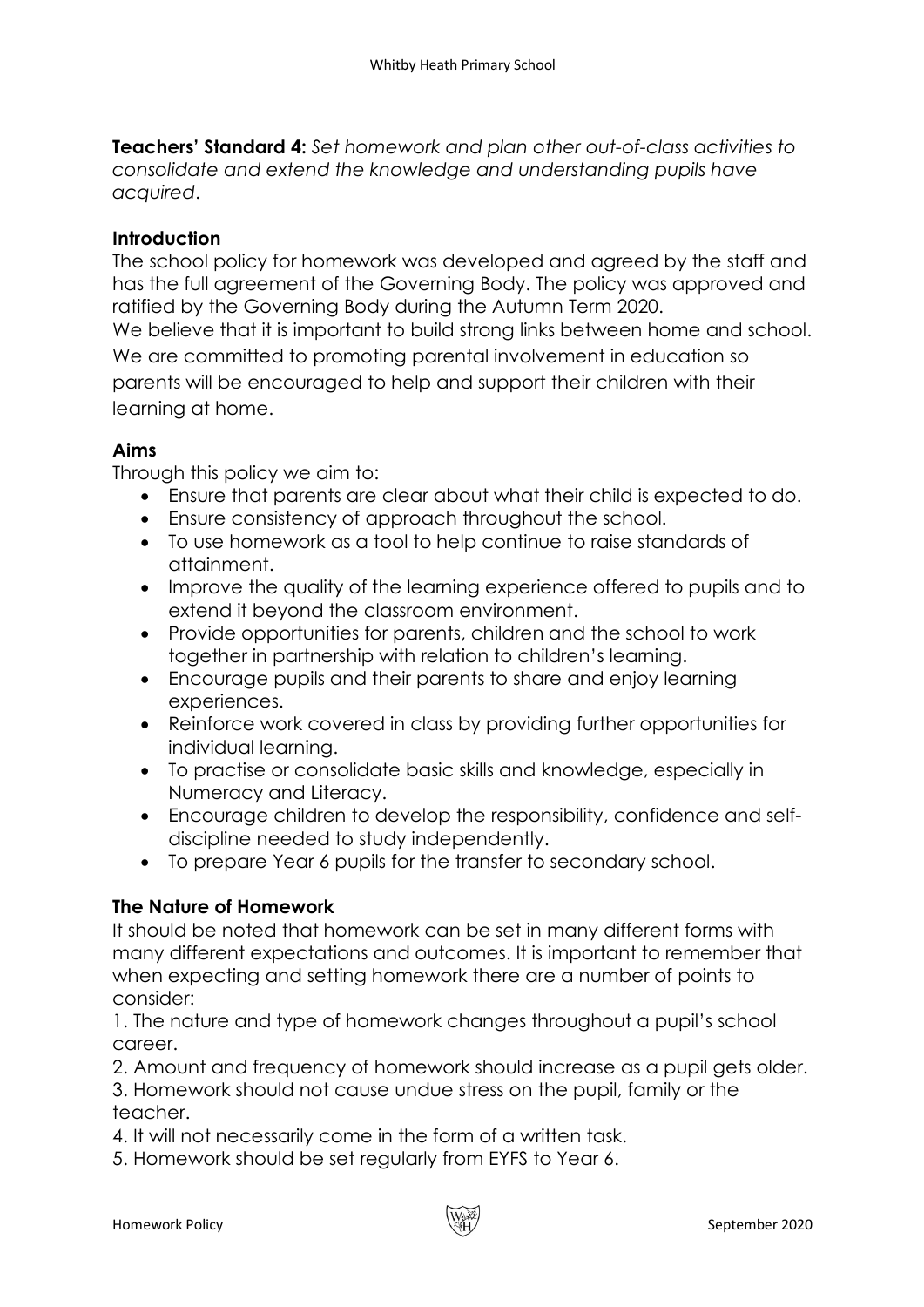While Homework is important, it should not prevent children from taking part in the wide range of out-of-school clubs and organisations that play an important part in the lives of many children. We are well aware that children spend more time at home than at school, and we believe they develop their skills, interests and talents to the full only when parents encourage them to make maximum use of the experiences and opportunities that are available outside of school.

# **Recommended Time Allocation**

Homework should never be too onerous nor should it ever create stress within the pupil's family. If parents have any concerns they should not hesitate to contact the school. Normally, more than one day will be allowed for the completion of a homework task, except where daily practice is to be encouraged e.g. reading, spelling and times tables.

The following are government recommendations as appropriate time allocations for homework activities.

Years 1 and 2 - 1 hour per week

Years 3 and 4 - 1.5 hours per week

Years 5 and 6 - 30 minutes per day

These allocations include research, spelling and times tables tasks as well as more formal written homework.

# **Homework Tasks**

Listed below, are the outlined 'Key Skills Homework' tasks which will be compulsory to complete each week and the 'Project Homework' which is an optional piece of homework to complete over a half term.

# **EYFS**

# **Key Skills Homework**

- One number based activity set via Seesaw each week
- One English based activity set via Seesaw each week
- Reading 5 times per week (we recommend at least 10 minutes daily in EYFS)

#### **Years 1 and 2 – 15 minutes each task Key Skills Homework**

- Mathletics activity set every other week
- One Maths activity set via Seesaw every other week
- One English activity set via Seesaw every week
- Reading 5 times per week (we recommend at least 10 minutes daily in KS1)
- Year 2 Times Tables Rockstars (children will be completing their times table challenge each week in class)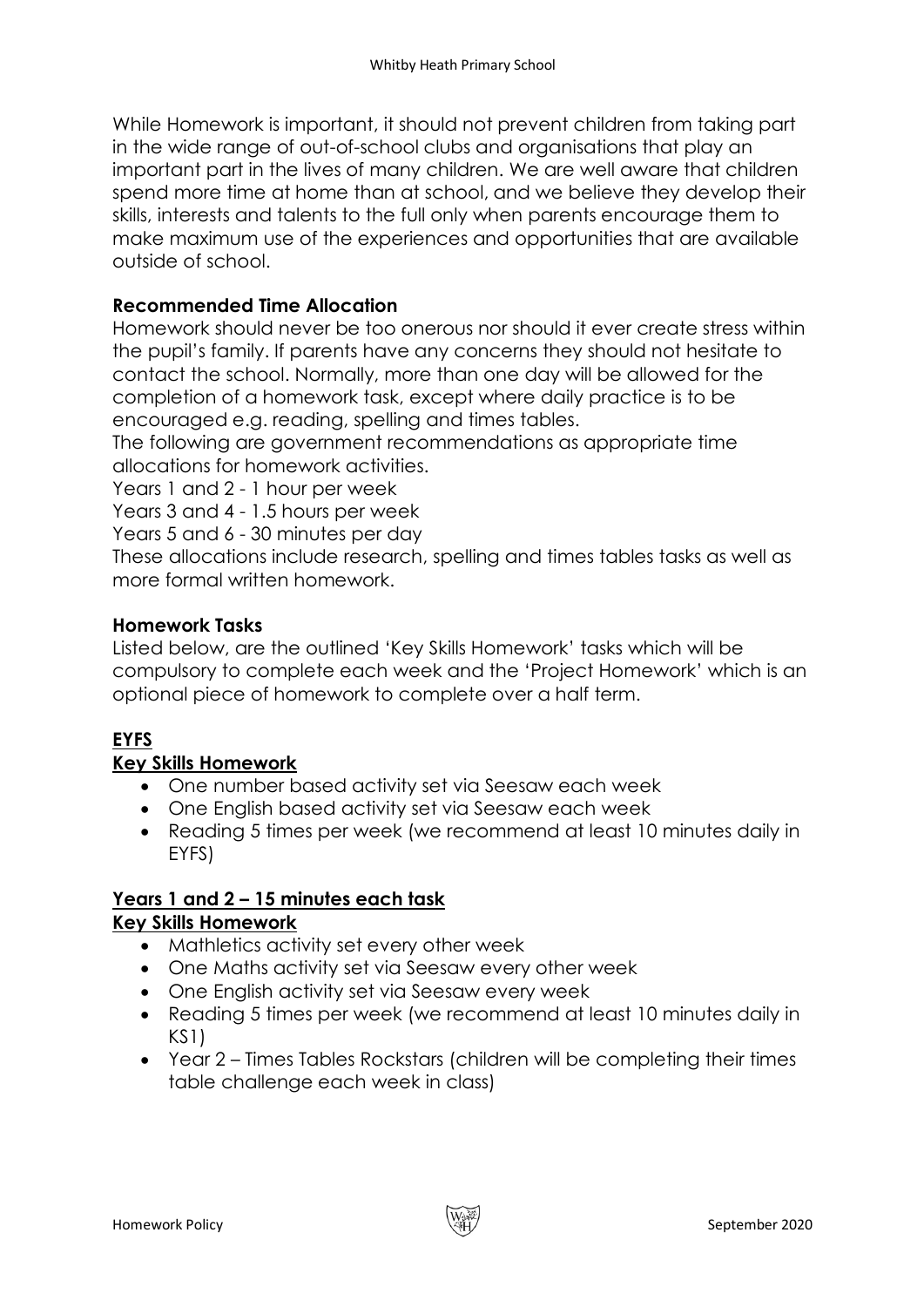# **Years 3 and 4 – 20 minutes each task**

# **Key Skills Homework**

- Mathletics activity set every other week
- One Maths activity set via Seesaw every other week
- One English activity set via Seesaw every week
- Reading 5 times per week (we recommend at least 15 minutes daily in lower KS2)
- Times Tables Rockstars (children will be completing their times table challenge each week in class)

#### **Years 5 and 6 – 30 minutes each task Key Skills Homework**

- Mathletics activity set every other week
- One Maths activity set via Seesaw every other week
- One English activity set via Seesaw every week
- Reading 5 times per week (we recommend at least 20 minutes daily in upper KS2)
- Times Tables Rockstars (children will be completing their times table challenge each week in class)

#### **All year groups Project Homework**

The 'Project Homework' will link to the current theme learning in each class. This homework is optional. The Project Homework can be a creative project which can be completed in any form. Children will be given the outlined project theme by their class teachers and will have the half term to complete it. All projects, which have been completed, will be shared in class at the end of the half term.

# **Pupils with special educational needs**

We set Homework tasks for all children as a normal part of school life. We ensure that all tasks set are appropriate to the ability of the child. If a child has special needs, we endeavour to adapt any task set so that all children can contribute in a positive way.

# **Homework Timetable**

- In the EYFS and Key Stages 1 & 2, reading is a fundamental part of learning and as such, children should be regularly reading at home to parents and answering questions to demonstrate their understanding. Class teachers should ensure children change their reading books at least weekly to enable them to do this.
- Key Skills Homework will be set or sent home weekly on a Friday, to be completed by the following Tuesday. In Key Stages 1 and 2, Mathletics and Maths tasks (set on Seesaw) will be set and completed on alternate weeks.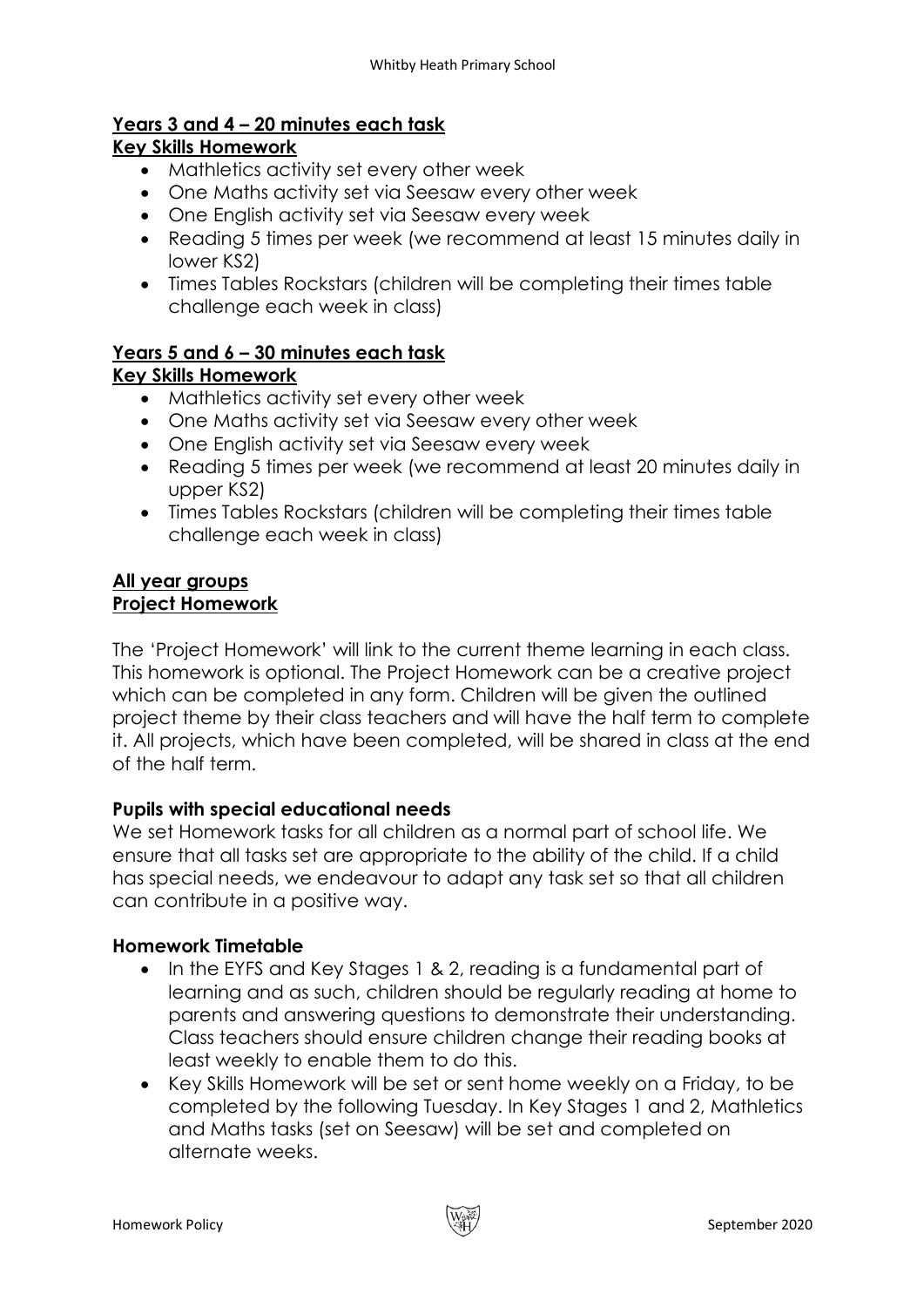# **Role of the Class Teacher**

- To provide an explanation of homework tasks to parents when necessary and give guidance of how they might assist their child. *Regular communication between teacher and parents is to be encouraged through the Home School Diary in which they can both write.*
- To set up regular homework in an easily followed routine.
- To ensure that homework is set consistently across classes in the cohort/Phase.
- To set homework that takes equal and racial opportunities into account.
- To ensure any homework is purposeful and links directly to the curriculum being taught.
- To reward and praise children who regularly complete homework tasks.
- To mark homework when necessary and give feedback to pupils & parents.
- To provide paper copies of any online tasks which are set if required by the parents.

# **Role of the Head teacher and Governing Body**

- To check compliance of the Policy.
- To meet and talk with parents when appropriate.
- To discuss with staff how far the policy is being successfully implemented.
- Inform new parents to the school so that they are aware of the home/school agreement and what it entails.

# **Role of Parents/Carers**

- To sign a home school agreement that outlines homework expectations.
- To support the school by ensuring that their child attempts the homework.
- To provide a suitable place for their child to carry out their homework.
- To encourage and praise their child when they have completed their homework.
- To become actively involved and support their child with homework activities.
- To make it clear that they value homework and they support the school by explaining how it can help learning.

At Whitby Heath Primary School, we are very keen for parents to support and help their children with homework. We take the view that children are likely to get more out of an activity if parents get involved as long as they do not take over too much.

However, there are times when we will want to see what children can do on their own. It is particularly important, as they get older, for children to